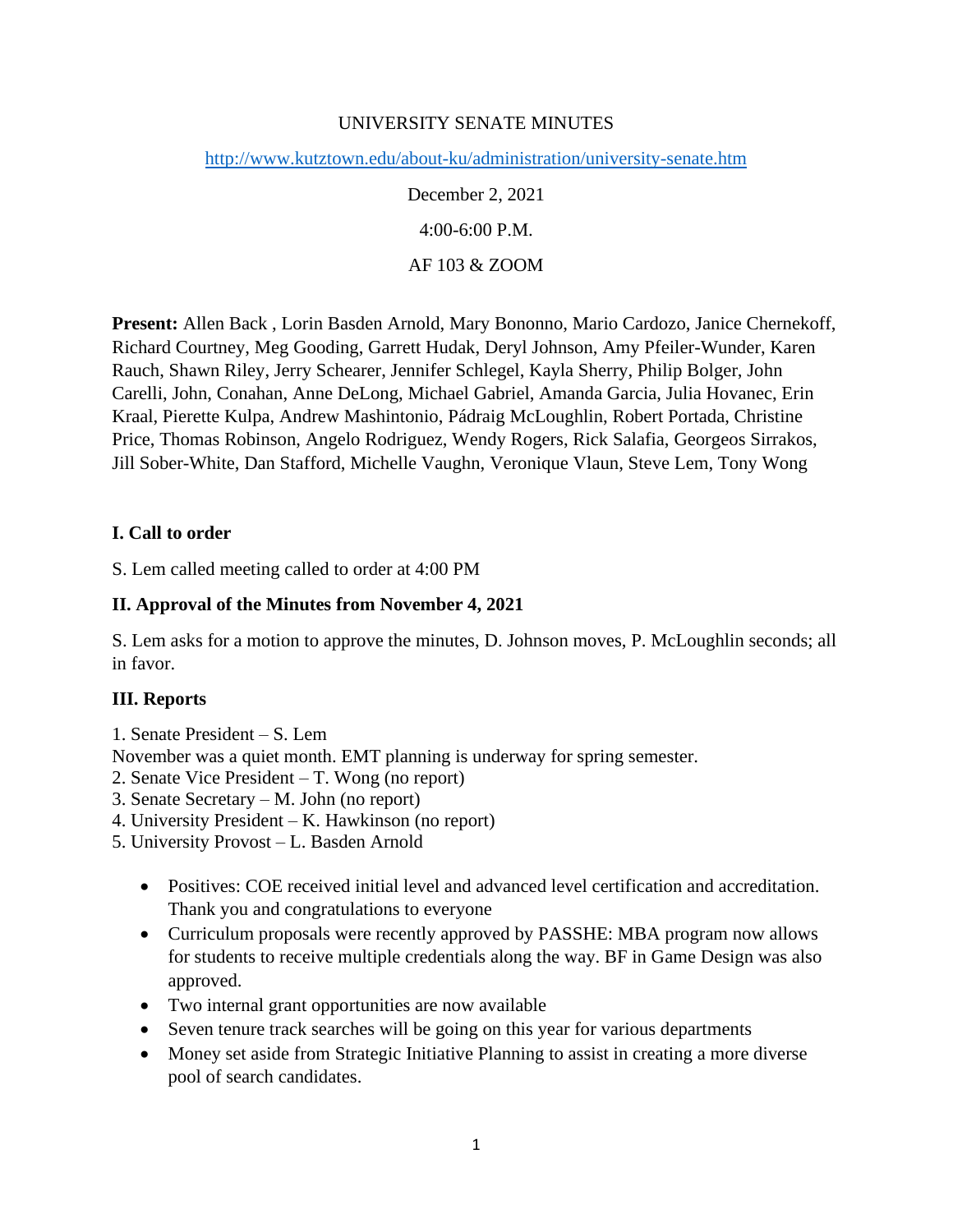• Deans distributed some funding from Strategic Initiatives; about a dozen initiatives were supported for various endeavors particularly in IT for computer replenishment.

D. Johnson: This spring is the first time we will be F2F with the new winter policy, so we should let students know the policy for zoom classes and snow days.

L. Basden Arnold: New policy is similar to the old policy; however, faculty have a lot of discretion on how they make up snow days. Classes should not be synchronous.

T. Wong: Could classes be optional and synchronous, and faculty provide the video link for later access?

- L. Basden Arnold: Will look into it; we should keep students' access to technology in mind.
- 6. Student Government Board K. Sherry
	- Elections are underway
	- Holiday party will be held
	- Mentor and Mentee relationships are continuing
	- Hosting Acts of Kindness table next week to assist students during final exams week
	- PASSHE Advocacy Initiatives: greeting cards sent to State Legislators
	- Budget and Finance committee is reviewing applications for funding

7. Assessment Office – K. Rauch

- Two new assessment fellows for Spring 2022; concentrating on academic assessment,
- Krista Prock is completing her last two weeks in the Office of Assessment; many thanks to Krista for her hard work and dedication,
- Currently working on assessment reports; will be asking for mid-year updates due 2/15/22.
- All surveys should be approved by the Office of Assessment so that too many surveys are not going out at the same time. Two important surveys have already been approved. Please ask for approval.
- 1/18/22: CET in collaboration with Doug Scott, Distance Ed, and many faculty will be presenting on grading discussions, as well as other aspects of assessment and teaching.

J. Schlegel: Krista Prock has been remarkable with Assessment, makes a motion that Senate creates a resolution acknowledging Prock's outstanding work on assessment at KU. R. Courtney seconds; all in favor.

8. SPRC Report $*-C$ . McGeehan (report will be given at next meeting)

9. Shared Governance Task Force Report\* - J. Shearer & D. Johnson

- Taskforce was charged with finding best practices for shared governance. All committees on campus involved with shared governance have been identified (87), the right list is being sought, best practices are being investigated.
- Feedback will be solicited in the spring from committee chairs. Focus groups will be used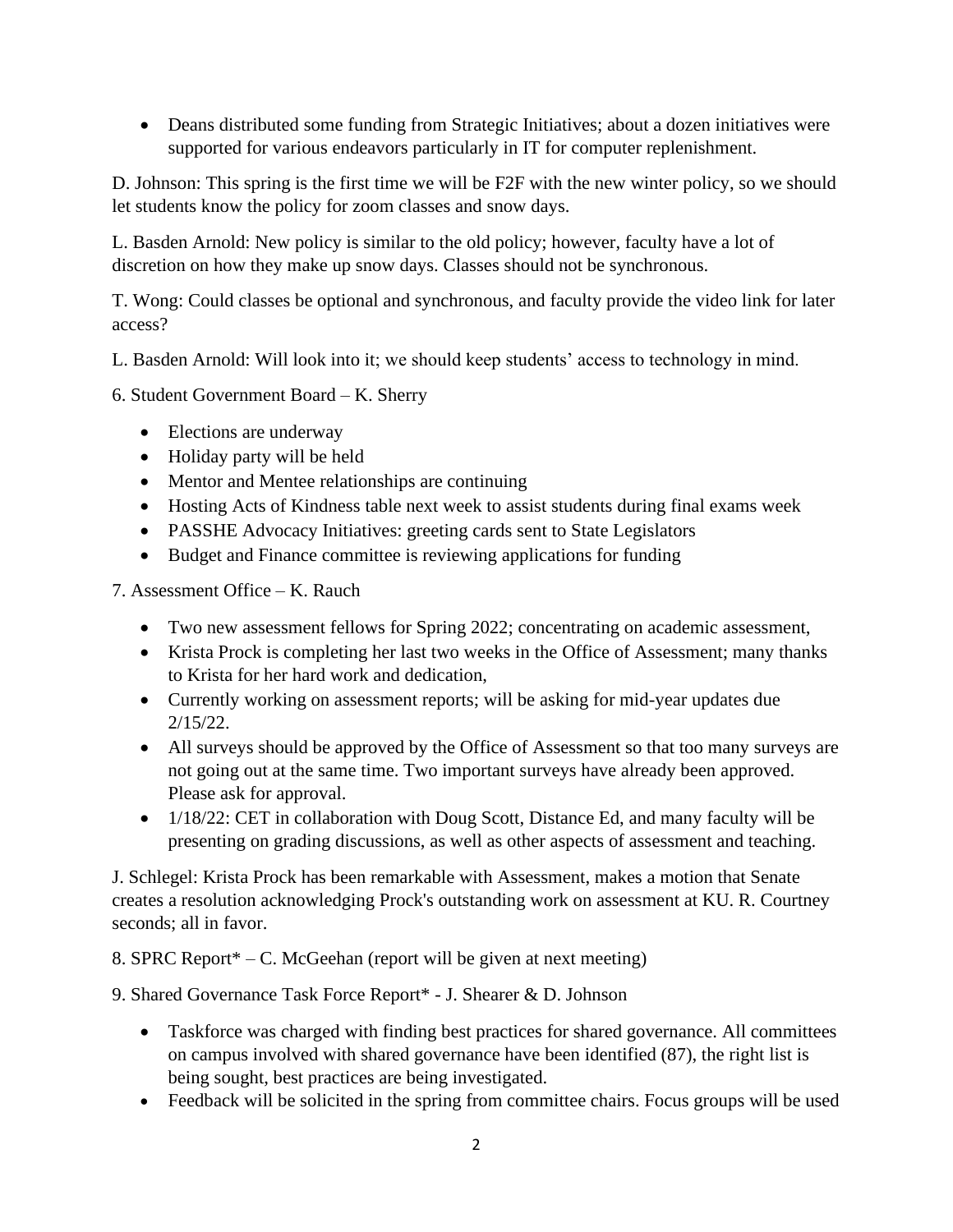- to compile a report due in May 2022,
- These committees do not include departments and SCUPA committees due to the overwhelming number of committees that fall under shared governance.

# **IV. Unfinished Business**

S. Lem: Still several policies at ASPC.

- 1. Course Grading Undergraduate Students (ACA-048) @ ASP
- 2. Final Examinations (ACA-025) @ ASPC
- 3. Individualized Instruction (ACA-034) @ ASPC
- 4. Course Withdrawals (ACA-011) @ ASPC
- 5. Senate Constitution Revisions @ Task Force [tabled for JEDI work

# **V. New Business**

1. Senate Officer Elections – A. Pfeiler-Wunder, C. Price, G. Sirrakos

Vice President nomination Deryl Johnson. No other nominations. Voting: Deryl Johnson: In person 11, Zoom 21. Total votes: 32, No abstentions.

Secretary nomination Cara Cotellese. No other nominations. Voting: Cara Cotellese: In person 11, Zoom 21, Total votes, 32 No abstentions

2. Approval of the December 2021 Graduates – S. Lem

Kayla Sherry motioned to approve the 2021 graduates, seconded by Meg Gooding; all in favor. Motion approved.

3. Committee on Committee Bylaws – T. Wong

T. Wong: Main change, new section now states non-members on COC will receive priority, if suitable candidate cannot be found, members of the committee will serve in the positions.

P. McLoughlin questions whether finding a qualified substitute is needed and discussed the composition of the committee. R. Courtney explained the reasoning behind composition.

Motion to approve proposed new bylaws of COC. Motion approved.

4. Repeating Courses – Undergraduate Students (ACA-008)

S. Lem: Upgrade to the repeating course policy; major change addressed whether repeats of noncredit attempts count against the course repeats; students will be limited to 6 repeats, repeats for a single course is a maximum of three times, all attempts are counted as attempts, including withdrawals.

J. Schlegel asked for clarification on the process when a student has withdrawn 3 times.